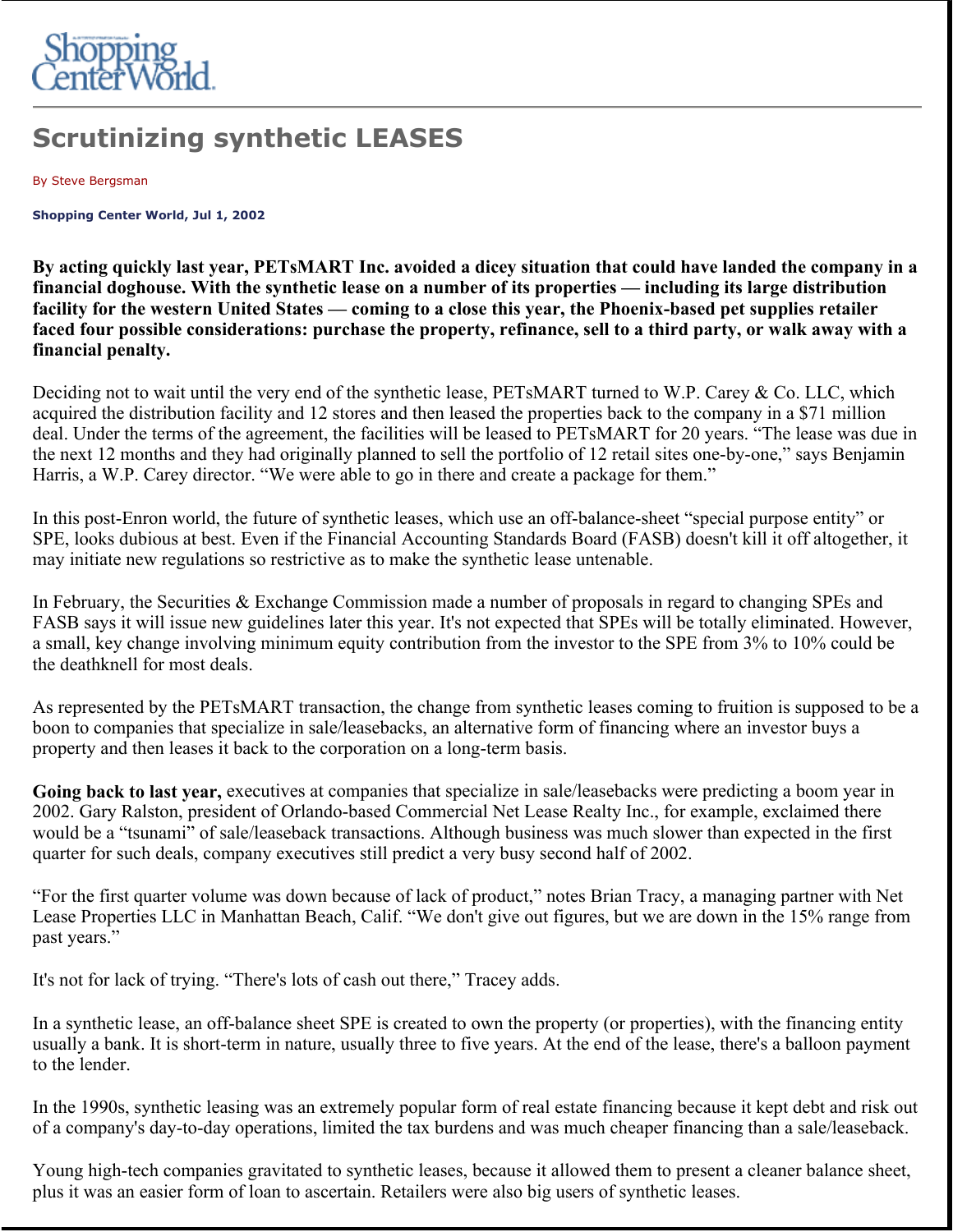Today, CRIC Capital LLC, a Boston-based joint venture of CRIC and Prudential Real Estate Investors, estimates the size of the synthetic lease market at \$6 billion to \$8 billion per year.

**Not all of that will roll over** into a sale/leaseback, but even a small amount of change will mean a tremendous boost for companies in that sector. "The magnitude of the synthetic lease market is so immense, that if just a small portion of it moves into sale/leasebacks it will have a big impact," says Ralston. "Supposing the synthetic lease market was just \$100 billion, if 10% rolls into net lease that is big." Meanwhile, in anticipation of change, the market waits.

"The volume isn't what most people anticipated," observes Richard Ader, chairman of New York-based U.S. Realty Advisors LLC. "There is a tremendous amount of talk going on in the marketplace. Just with the things that are up in the air, we are dealing with a multitude of two or three times what we historically have seen. But, there are few deals right now as everyone waits to see what the structure of the synthetic lease is going to be."

**Through the first quarter,** U.S. Realty Advisors' deal volume ran about \$100 million, which was a little more than the comparable quarter 2001. Last year, the company's total volume of business was about \$1 billion. When asked if this year was going to be better than last, Ader obliquely referred to a transaction in progress that could mean \$1.5 billion in business.

"There hasn't been a whole lot of activity," reiterates CNL's Ralston, "but people are positioning themselves in the sale/leaseback space so they can participate starting in the second half of the year."

CNL experienced what Ralston calls a "fairly modest" first quarter with deal volume at \$50 million, about equal to last year's first quarter. Still, CNL boasted a record year in 2001, adding \$300 million in assets. Depending on what happens with synthetic leases, Ralston says volume this year could end up anywhere from a tired \$150 million all the way to \$500 million.

It's important to remember that most of the synthetic lease deals that were done in the past decade were in compliance with existing regulations. That being said, part of the synthetic lease beauty for some companies was that SPE risk and losses weren't recorded on the balance sheet and could be hidden from investors.

**After Enron,** SPEs have come under such intense scrutiny from regulators and the media that companies considering such financing vehicles have had to relent. After intense criticism by investors and the financial press, Krispy Kreme Doughnuts Inc. earlier this year backed away from its intention to do a synthetic lease on a new manufacturing and distribution center in Illinois.

"It would be a good thing for the sale/leaseback industry for companies to be scrutinized," says Fred Berliner, a senior vice president with Miami-based United Trust Fund. "Those companies will be looking for new forms of finance to take out the old forms such as synthetic leases, and the sale/leaseback will be one of the alternatives."

Last year, UTF deal volume totaled \$160 million. "The year started off a little slow, but now is picking up," says Berliner. "2002 will be better than 2001 and 2003 looks even better."

W.P. Carey was one of the few sale/leaseback companies reporting excellent volume in the first quarter, \$117 million vs. \$44 million the year before. The company expects its good times to keep rolling and is looking to top last year's \$400 million total.

One of the reasons it has been doing well is that it has been aggressively going after synthetic lease deals, not waiting for the existing contracts to expire.

**Also making a quick** adjustment to the new marketplace is Boston-based CRIC Capital LLC, which claims to have developed a proprietary sale/leaseback that has the look and feel of a synthetic lease. "There are many corporations that need to have facilities built and they need to have them kept off balance sheet," says Leo Schwartz, executive director of acquisitions, "we are able to provide a structure that allows the economic attributes that their former synthetic lease had."